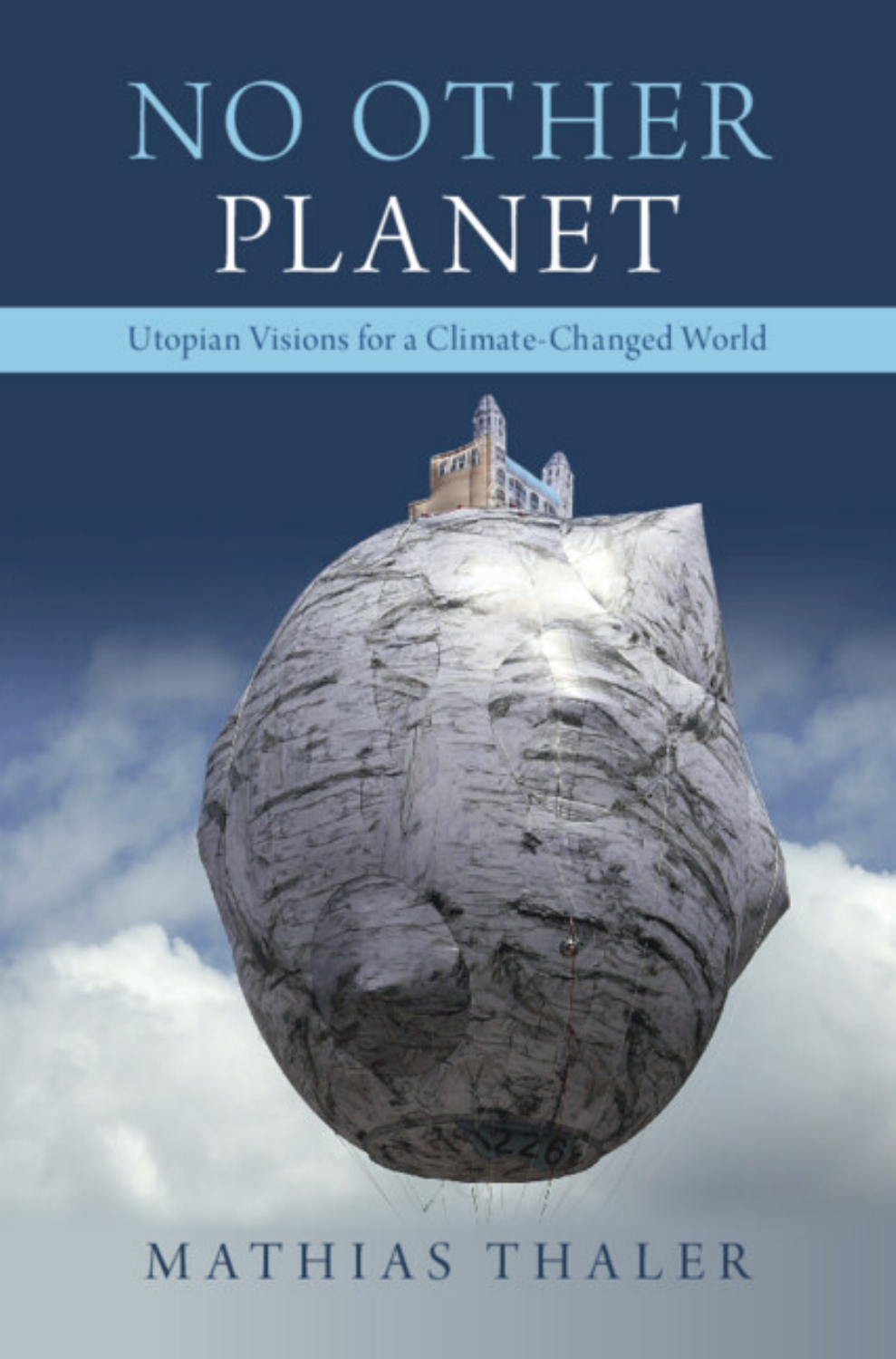

### 20% Discount on this title

*Expires 31 May 2023*

## **No Other Planet**

Utopian Visions for a Climate-Changed World

#### **Mathias Thaler**

*University of Edinburgh*

Visions of utopia – some hopeful, others fearful – have become increasingly prevalent in recent times. This groundbreaking, timely book examines expressions of the utopian imagination with a focus on the pressing challenge of how to inhabit a climate-changed world. Forms of social dreaming are tracked across two domains: political theory and speculative fiction. The analysis aims to both uncover the key utopian and dystopian tendencies in contemporary debates around the Anthropocene; as well as to develop a political theory of radical transformation that avoids not only debilitating fatalism but also wishful thinking. This book juxtaposes theoretical interventions, from Bruno Latour to the members of the Dark Mountain collective, with fantasy and science fiction texts by N. K. Jemisin, Kim Stanley Robinson and Margaret Atwood, debating viable futures for a world that will look and feel very different from the one we live in right now.

1. Solid Frames and Open Doors; 2. Varieties of Utopian Thinking; 3. What if: Planet Earth as an actor; 4. If Only: Eutopias of Scientific Progress between Techno-Optimism and Anti-Capitalism; 5. If this goes on: Hope Lost, Hope Regained; 6. Sober Realism and Radical Imagination.





#### **July 2022**

229 x 152 mm c.250pp

| Hardback 978-1-316-51647-8 |                             |
|----------------------------|-----------------------------|
| Original price             | Discount price              |
| £75.00                     | £60.00                      |
| \$99.99                    | \$79.99                     |
|                            |                             |
|                            | Paperback 978-1-00-901565-3 |
|                            |                             |

£22.99 £18.39<br>\$29.99 \$23.99 *Original price Discount price* \$23.99

'No Other Planet synthesises astute theoretical analysis, bold imagination and an acute consciousness of the stakes for scholars writing about the climate crisis to engage readers in the transformative possibilities of utopian thought, art and action. Dispelling both tired dismissals of utopia as wishful thinking, and their counterpart in resigned fatalism, Mathias Thaler demonstrates how different utopian imaginations, in theory, in fiction and in the prefiguration of activism, can estrange, galvanise and caution those for whom the future seemed fixed by the past and present. In this sense, while never overstating the difference that theory can make in the face of

our planet in peril, Thaler has written a book that allows his readers to recognise this one, only planet as one whose future our care, attention and imagination might make a difference.'

**Danielle Celermajer**, *The University of Sydney*



www.cambridge.org/alerts

For more information, and to order, visit: **www.cambridge.org/9781009015653** and enter the code THALER22 at the checkout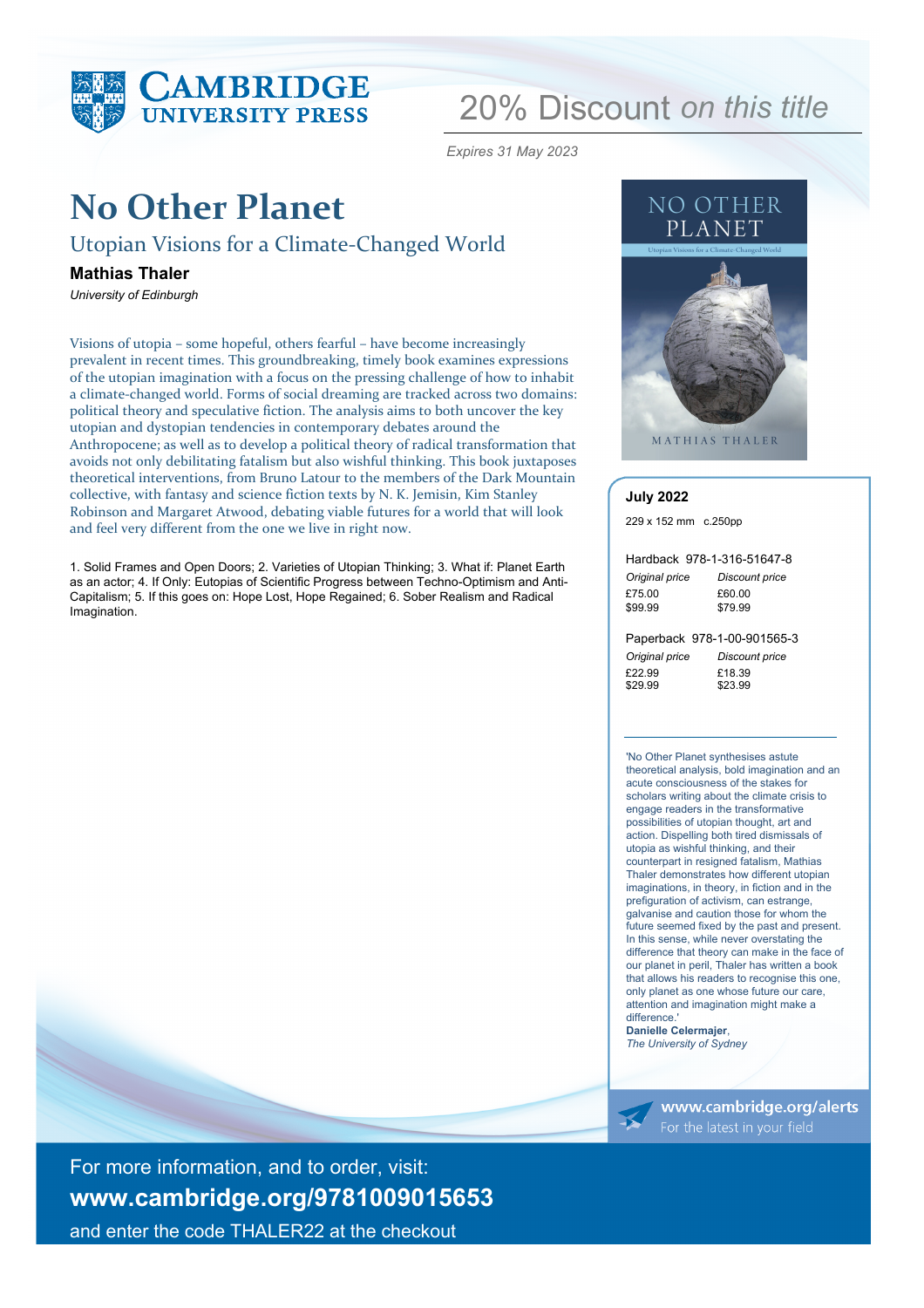### **Contents**

|   | Acknowledgements                                                   | page vii |
|---|--------------------------------------------------------------------|----------|
|   |                                                                    | 1        |
|   | 1.1 A Primer for Studying Utopias                                  | 7        |
|   | 1.2 What Does It Mean to Orient Oneself in the Anthropocene?       | 13       |
|   | 1.3 Disciplinary Pillars                                           | 27       |
|   | 1.4 Constellations and Plot Lines                                  | 33       |
|   | 1.5 Summary of the Argument                                        | 43       |
|   | 2 Varieties of Utopian Thinking                                    | 51       |
|   | 2.1 The Case against Utopianism: Futile or Dangerous?              | 53       |
|   | 2.2 From Perfectionism to the Education of Desire                  | 62       |
|   | 2.3 On the Dialectic of Estrangement and Realism                   | 74       |
|   | 2.4 Galvanizing and Cautioning: Two Devices of Utopianism          | 84       |
|   | 2.5 Why Utopian Practices Matter                                   | 91       |
| 3 |                                                                    | 97       |
|   | 3.1 Earthbound Utopianism: Revisiting the Gaia Hypothesis          | 98       |
|   | 3.1.1 The Gaia Hypothesis: Origins and Appropriations              | 99       |
|   | 3.1.2 Latour's New Climate Regime                                  | 104      |
|   | 3.1.3 Re-terrestrialize This! Earthbound Life as a Utopian Project | 112      |
|   | 3.2 "Built on a Fault Line of Pain, Held up by Nightmares":        |          |
|   | N. K. Jemisin's Chronicles of Estrangement                         | 118      |
|   | 3.2.1 Should the Science Fiction/Fantasy Distinction               |          |
|   | Be Abolished?                                                      | 119      |
|   | 3.2.2 Contending with Father Earth: The Broken Earth Trilogy       | 123      |
|   | 3.2.3 A Living Planet, Cyclical Violence and Solidary Relations    | 128      |
|   | 22 Estrangement and Its Dissentants                                | 149      |

3.3 Estrangement and Its Discontents 142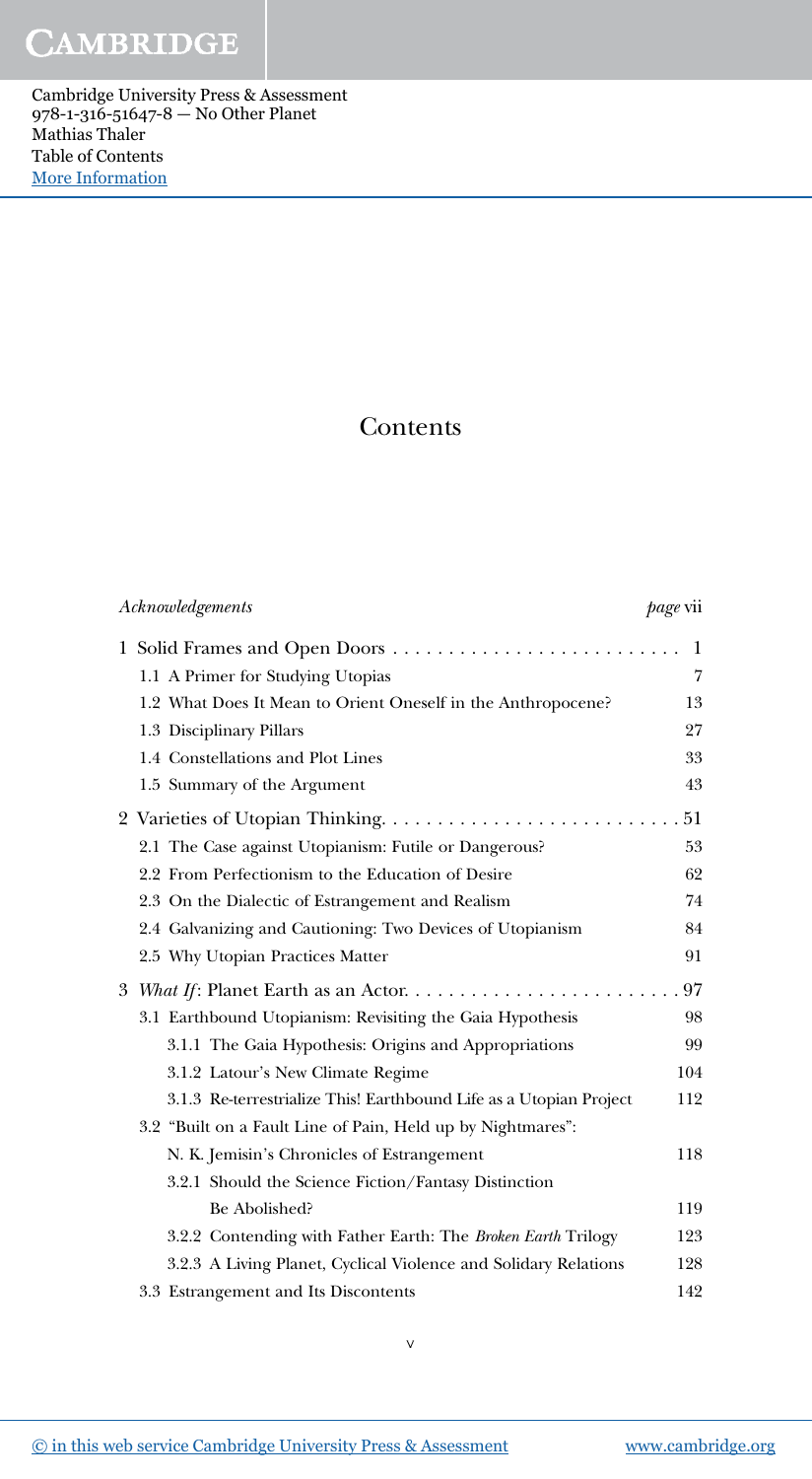#### CONTENTS

| 4 If Only: Eutopias of Scientific Progress between                     |     |  |
|------------------------------------------------------------------------|-----|--|
| Techno-Optimism and Anti-capitalism<br>.                               | 146 |  |
| 4.1 Dreaming of a "Good Anthropocene"                                  | 148 |  |
| 4.1.1 How to Decouple Humanity from the Environment                    | 149 |  |
| 4.1.2 Ecomodernism, Right and Left                                     | 154 |  |
| 4.1.3 The Dream Turned Nightmare: New Jerusalem or Brave               |     |  |
| New World?                                                             | 168 |  |
| 4.2 "The Palaeolithic Plus Good Dental Care": Kim Stanley              |     |  |
| Robinson's Galvanizing Appeals                                         | 175 |  |
| 4.2.1 Struggle Forever! Kim Stanley Robinson's Utopianism              | 178 |  |
| 4.2.2 Terraforming Earth: The Science in the Capital Trilogy           | 189 |  |
| 4.2.3 Bureaucratic Governance, Well-Tempered Reason                    |     |  |
| and Multiple Pathways into the Future                                  | 198 |  |
| 4.3 Orientation beyond Blueprints?                                     | 214 |  |
| 5 If This Goes On: Hope Lost, Hope Regained $\dots \dots \dots$        | 222 |  |
| 5.1 Our Home Is on Fire: Life and Death on an                          |     |  |
| Uninhabitable Planet                                                   | 225 |  |
| 5.1.1 From Future Cataclysm to the Normalization of                    |     |  |
| <b>Ongoing Crisis</b>                                                  | 226 |  |
| 5.1.2 Three Ways of Saying: Apocalypse Now!                            | 232 |  |
| 5.1.3 What Remains of Hope: Before and After the Apocalypse            | 242 |  |
| 5.2 "When Any Civilization Is Dust and Ashes, Art Is All That's Left": |     |  |
| Margaret Atwood's Cautionary Tales                                     | 249 |  |
| 5.2.1 Ustopias and the "Atwood Principle"                              | 251 |  |
| 5.2.2 Life after the Anthropocene: The MaddAddam Trilogy               | 259 |  |
| 5.2.3 Hope for a Post-Human Future, the Power of Narratives            |     |  |
| and a Sense of Multispecies Community                                  | 265 |  |
| 5.3 How Not to Get Shell-Shocked                                       | 276 |  |
| 6 Sober Realism and Radical Imagination.                               | 281 |  |
| 6.1 The Predetermined Fault Lines of Utopianism                        | 282 |  |
| 6.2 Interdisciplinary Lessons                                          | 290 |  |
| 6.3 Reality: Something Yet to Be Invented                              | 292 |  |
| 297<br>Bibliography                                                    |     |  |
| Index                                                                  |     |  |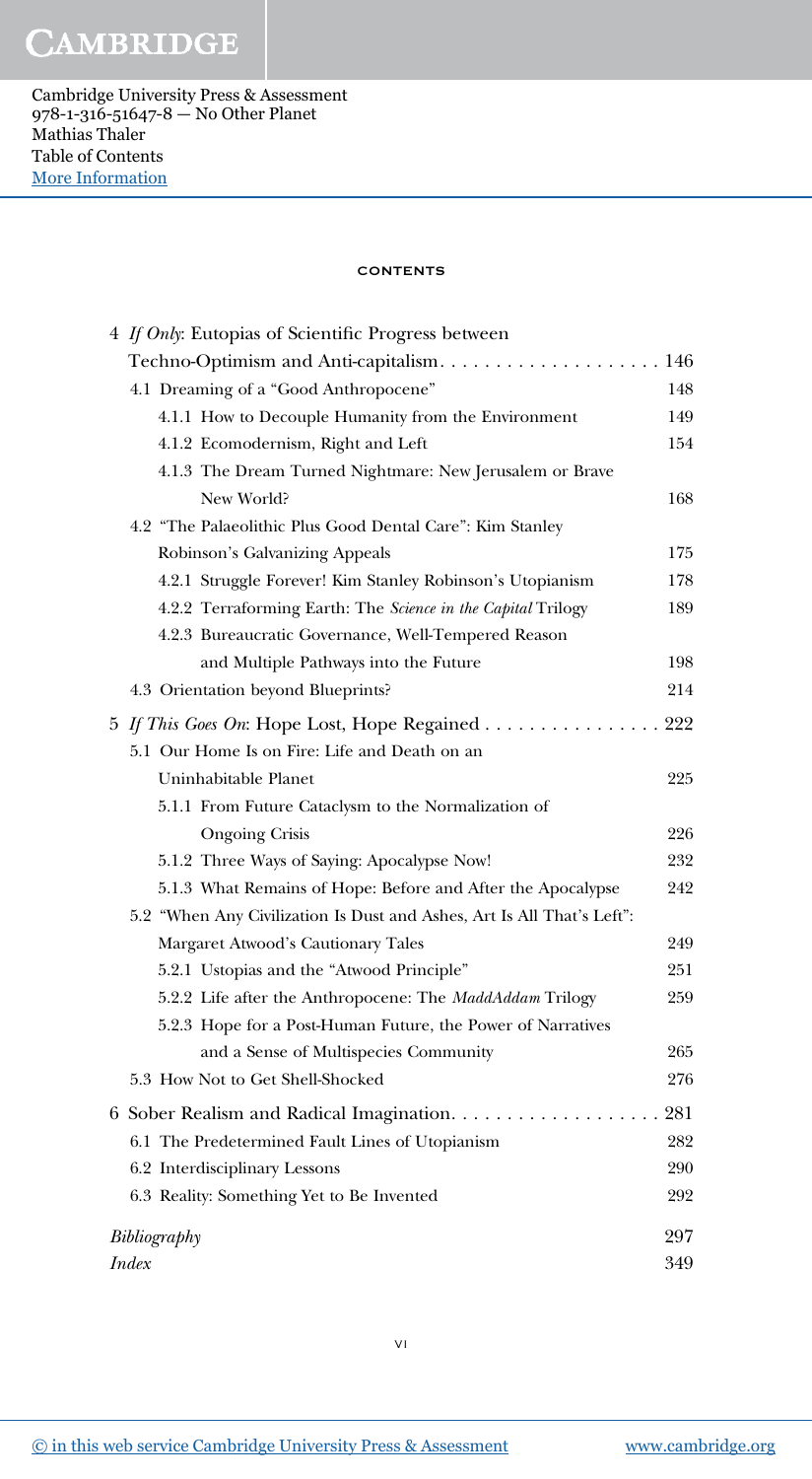#### CHAPTER 1

#### Solid Frames and Open Doors

To pass freely through open doors, it is necessary to respect the fact that they have solid frames. This principle, by which the old professor had always lived, is simply a requisite of the sense of reality. But if there is a sense of reality, and no one will doubt that it has its justification for existing, then there must also be something we can call a sense of possibility.

Whoever has it does not say, for instance: Here this or that has happened, will happen, must happen; but he invents: Here this or that might, could, or ought to happen. If he is told that something is the way it is, he will think: Well, it could probably just as well be otherwise. So the sense of possibility could be defined outright as the ability to conceive of everything there might be just as well, and to attach no more importance to what is than to what is not.<sup>1</sup>

 $\sum_{n=1}^{\infty}$ he opening paragraphs of robert musil's *The Man without Qualities* speak of two contradictory senses that provide guidance to our being in the world: the sense of reality and the sense of possibility. Both depend on and influence each other, as Musil's protagonist, Ulrich, soon comes to appreciate. This is the case because one cannot expect to cultivate a sense of reality, of what is necessarily so-and-so, without simultaneously exploring a sense of possibility, of what could, due to its contingency, always be otherwise.<sup>2</sup>

<sup>1</sup> Musil, *The Man without Qualities*, para. 8.3–8.4. Throughout this book, I cite from e-books (in epub-format) by referring to the paragraph from which quotes are taken. To determine the paragraph, I use the cross-platform, open-source application Calibre (https://calibre-ebook.com).

<sup>&</sup>lt;sup>2</sup> See: Sattler, "Contingency and Necessity." This attention to both the sense of reality and the sense of possibility also influences Musil's strategy of narration. On this aspect, see: Weissberg, "Versuch einer Sprache des Möglichen."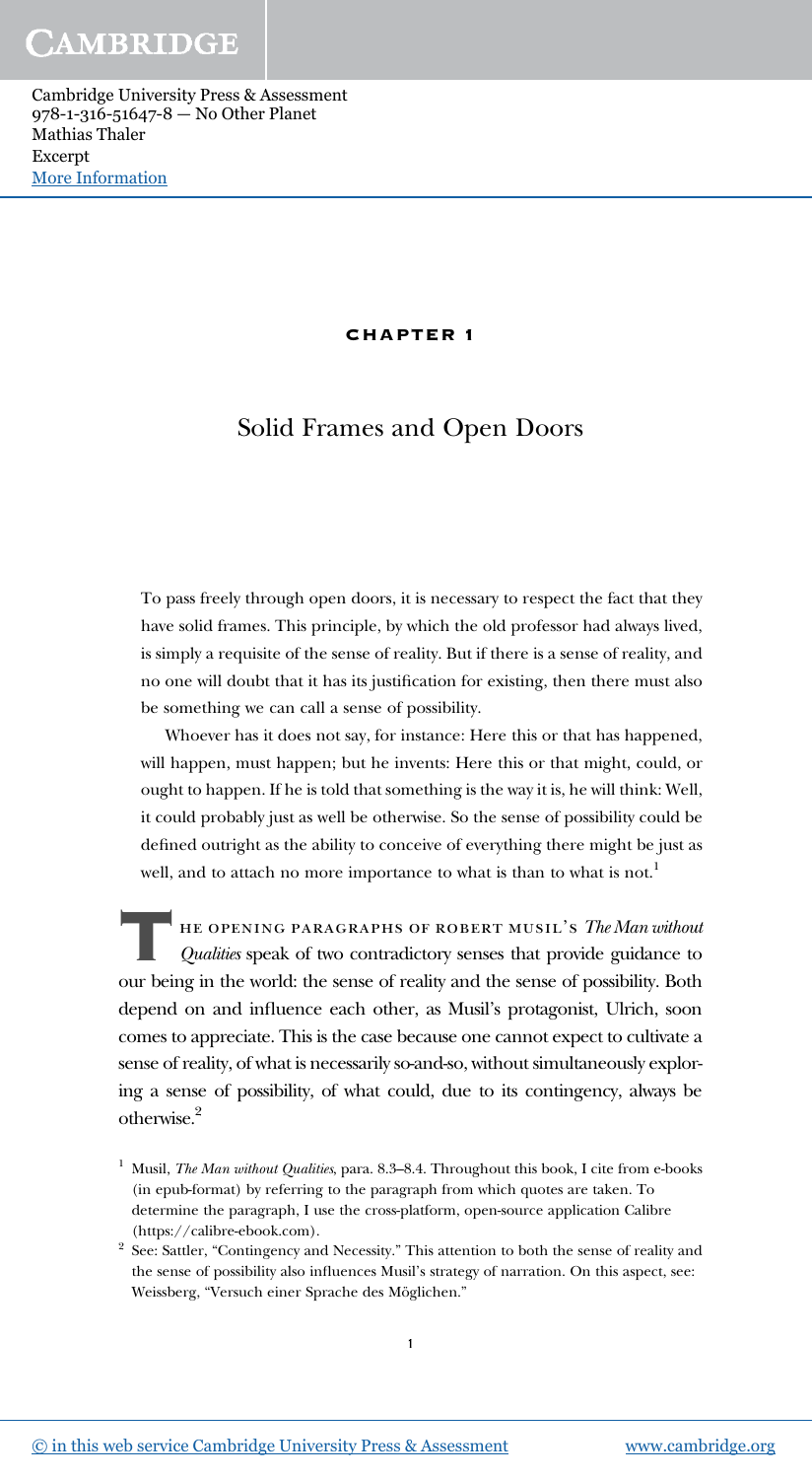#### SOLID FRAMES AND OPEN DOORS

In this book, I pay heed to both the solid frames that structure our existence and to the open doors that enable us to change our lives. More concretely, I follow up on Musil's lead by looking at various and sometimes competing expressions of the utopian imagination.

This certainly seems to be an opportune moment to direct attention to utopias. Today, utopias are everywhere: from popular TV series telling post-apocalyptic stories, to revolutionary plans for the built environment; from philosophical treatises on the technological enhancement of *Homo sapiens*, to intimate settings created by counter-hegemonic communities. Our collective appetite to conjure and inhabit other worlds appears to be insatiable.

How can we explain this, given that only a few decades ago utopias were either derided as lofty castles in the sky or denounced as dangerous schemes for social engineering? And what should we make of the growing number of rival utopias that circulate in the public sphere? Are they merely the by-product of a craving for escapist fantasies in an era when alternatives to the status quo are increasingly elusive, or do they genuinely articulate empowering visions of the future?

Answers to these questions are not easy to discover. Important findings in the humanities and social sciences notwithstanding, we do not yet possess a satisfactory account of utopian visions in and for our times. This book aims to fill this lacuna, by analyzing what is the biggest challenge the world presently faces: anthropogenic climate change, a challenge for which, due to its multi-causality and scope, no straightforward solutions present themselves. The ongoing ecological crisis, which imperils our survival as a species, accelerates the extinction of the Earth's biota and significantly affects the planetary ecosphere, makes it imperative to critically reflect on how we could salvage our sense of reality while at the same time extending our sense of possibility.

It is one of the book's underlying assumptions that we do not have much chance of survival unless we take the task of figuring out better ways of being and living very seriously indeed. Utopias, conveyed through social and political theory and speculative fiction, can help in this process. Properly conceived, they are as much concerned with disclosing radically new perspectives as they are about illuminating the material and ideological circumstances that shape our lives. Precisely because the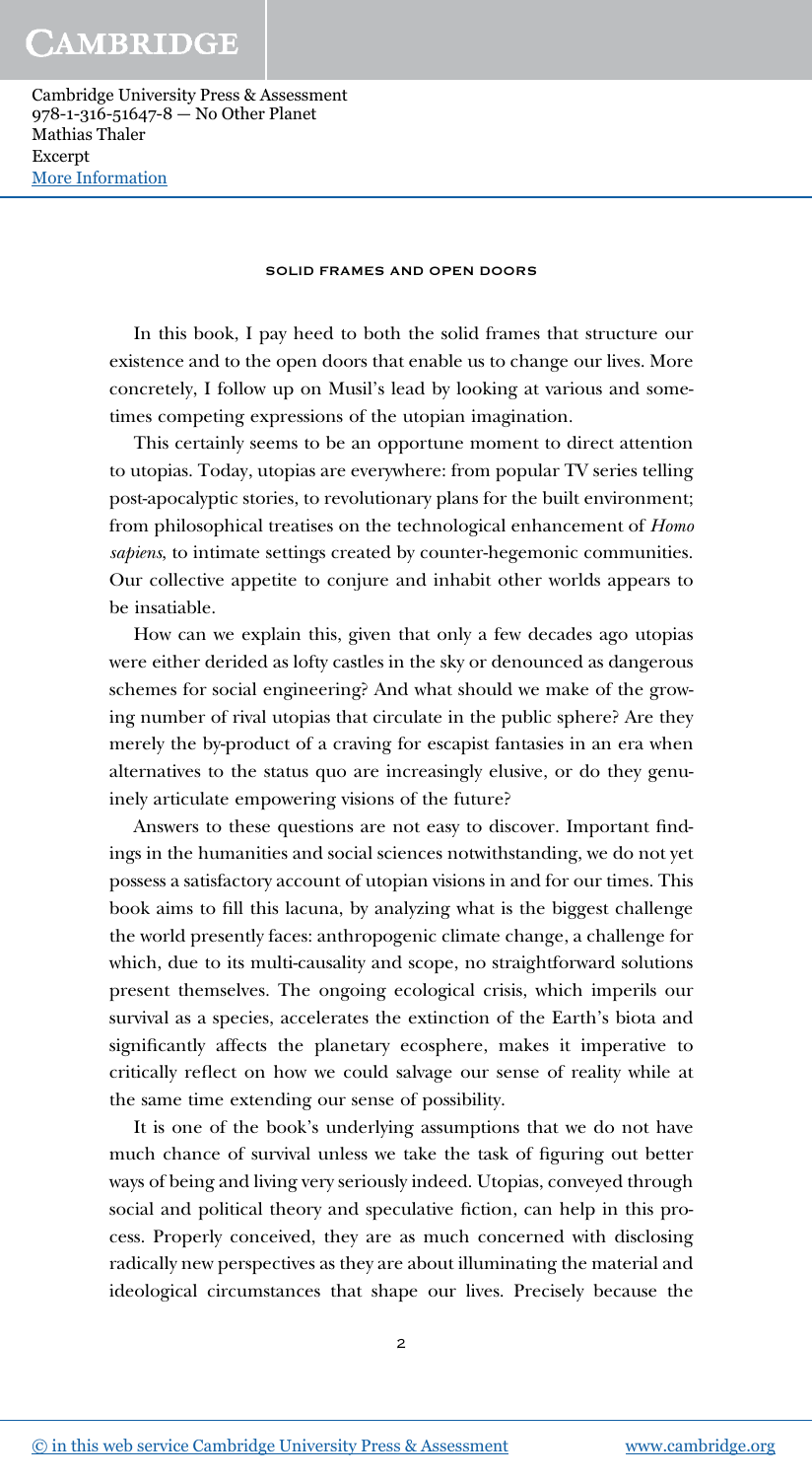#### SOLID FRAMES AND OPEN DOORS

future is uncertain and risky, we cannot but conjure alternative scenarios – some hopeful, others fearful – of what is yet to come.<sup>3</sup> Since there is, in spite of delusions of interstellar escape, no other planet for our species to dwell on, we have no choice but to imaginatively explore better ways of being and living here on Earth.<sup>4</sup>

Against this backdrop, we may ask ourselves what modes of imagining a climate-changed world are prevalent today. And why should we turn to theory building and storytelling in particular when so much is practically at stake? These queries are central to reckoning with the current predicament, for coming to terms with the effects of climate change is not only a matter of acquiring the correct kind of scientific knowledge and of taking appropriate mitigating and adaptive action; it is also a matter of debating viable futures for a world that will look and feel very different from the one we are living in right now, as the COVID-19 pandemic has already been teaching us.<sup>5</sup>

Since "utopia" and "utopianism" can mean so many things, it will be helpful to start with an exploratory definition. With Miguel Abensour, I understand utopianism broadly as the *education of a desire for being and living otherwise*. This utopian pedagogy can take multiple forms, depending on the historical context wherein the underlying desire arises, but there are three key mechanisms on which it relies: estranging, galvanizing and cautioning. As will become evident on the following pages, it is through estranging, galvanizing and cautioning that social dreaming proceeds.

This definition is perhaps not commonly accepted in the public, but it equips us with the best framework for capturing a great variety of proposals to envisage a climate-changed world. Utopianism, thus

<sup>&</sup>lt;sup>3</sup> On the centrality of imaginaries for debates around climate change, see: Milkoreit, "Imaginary Politics."

<sup>&</sup>lt;sup>4</sup> The emancipatory potential of such acts of picturing alternatives has been acknowledged by many advocates of Critical Theory, but it is Iris Marion Young who put it most succinctly: "Imagination is the faculty of transforming the experience of what is into a projection of what could be, the faculty that frees thought to form ideals and norms" (*Justice and the Politics of Difference*, 6).

<sup>&</sup>lt;sup>5</sup> For a discussion of the intersections between the COVID-19 pandemic and climate change, see: Malm, *Corona, Climate, Chronic Emergency*.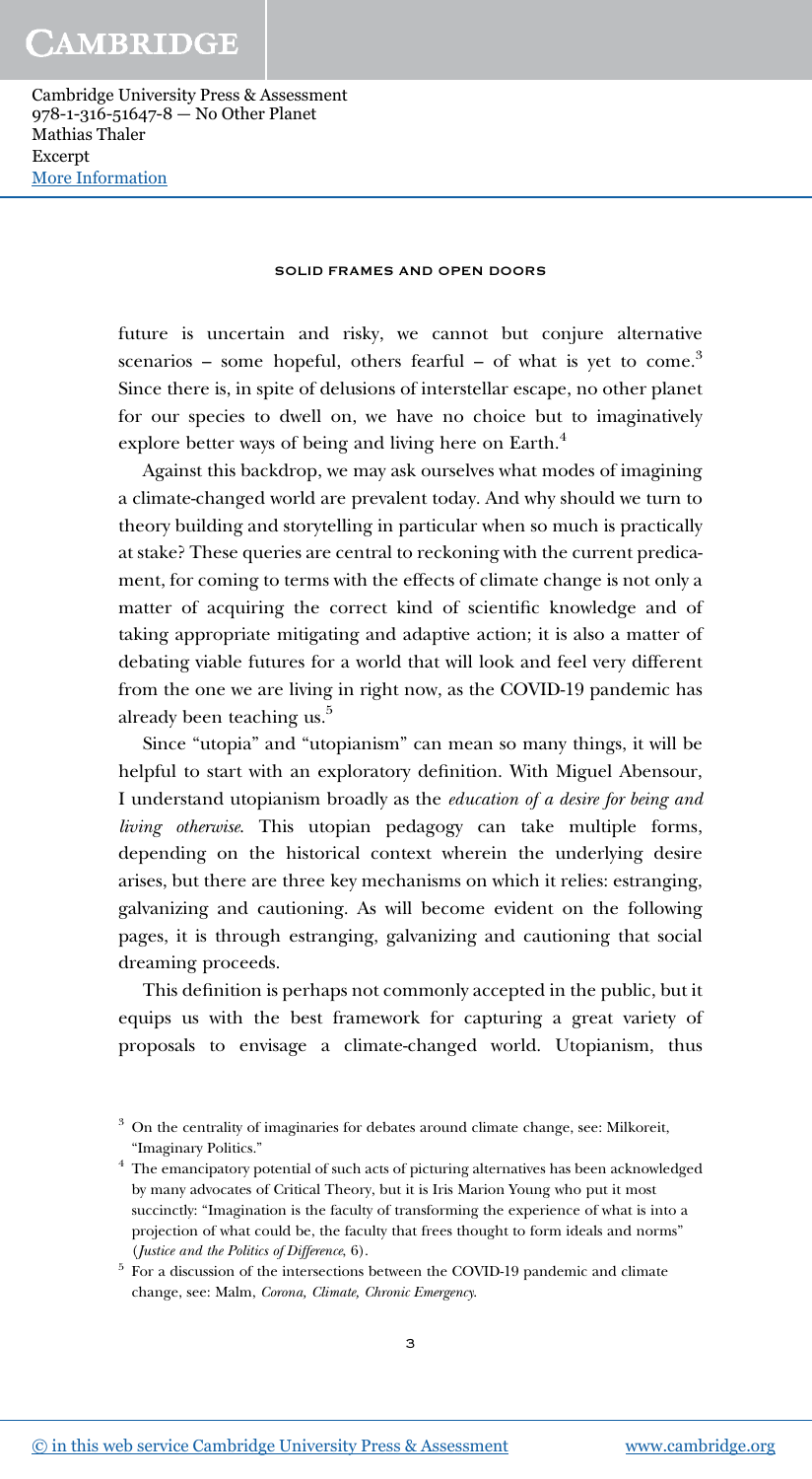#### SOLID FRAMES AND OPEN DOORS

understood, is not exclusively directed at the idealizing construction of wholly other worlds. Rather, it consists in a specific form of creative and transformative reflection that breaks the spell of the status quo, a demonstration – in thought and in practice – that things could be otherwise: better (*eu*-topia) or worse (*dys*-topia), but different nonetheless.

Throughout this book, I follow Lucy Sargisson in holding "utopianism" apart from "utopia": utopianism describes a wide phenomenon that can be reconstructed in different cultural contexts and historical eras, and whose essence will be fleshed out shortly in terms of a desire for being and living otherwise, or in terms of social dreaming. Utopias, by contrast, are concrete manifestations of said phenomenon – they instantiate what utopianism aspires to be. $<sup>6</sup>$  Hence, while my overall goal is to</sup> improve our understanding of *utopianism* in and for our times, the way to achieve this is via an in-depth engagement with manifold and sometimes conflicting *utopias*, formulated across a range of media and genres.

By way of creative and transformative reflection, utopias perform various functions, from offering relief to those who have to endure oppressive and violent conditions to the propagation of revolutionary agendas that aim to overthrow the hegemonic order of things. These tasks can be initially approached through the juxtaposition of two extremes: daydreaming (for the sake of coping with an unbearable situation) and worldbuilding (for the sake of creating a different order). Both represent forms of utopianism, but they play very different roles for the individual or collective undertaking them.

In the first case, utopia is there to console us in a situation that appears overbearing and beyond our control. In the second case, utopia is supposed to aid us in modifying the fundamental circumstances of our existence. While daydreaming can have important, if somewhat inchoate, repercussions – just think how the unofficial slogan of the *soixantehuitards* "Be realistic – demand the impossible!" keeps on invigorating counter-hegemonic struggles – it is worldbuilding that usually gets associated with the transformative potential of utopianism.<sup>7</sup>

<sup>6</sup> Sargisson, *Fool's Gold?*, 8.

<sup>7</sup> On the delayed yet real impact of the revolutions of the 1960s see: Graeber, *The Democracy Project*, chap. 5: Breaking the Spell. On the revolutionary appeal of the 1968 generation,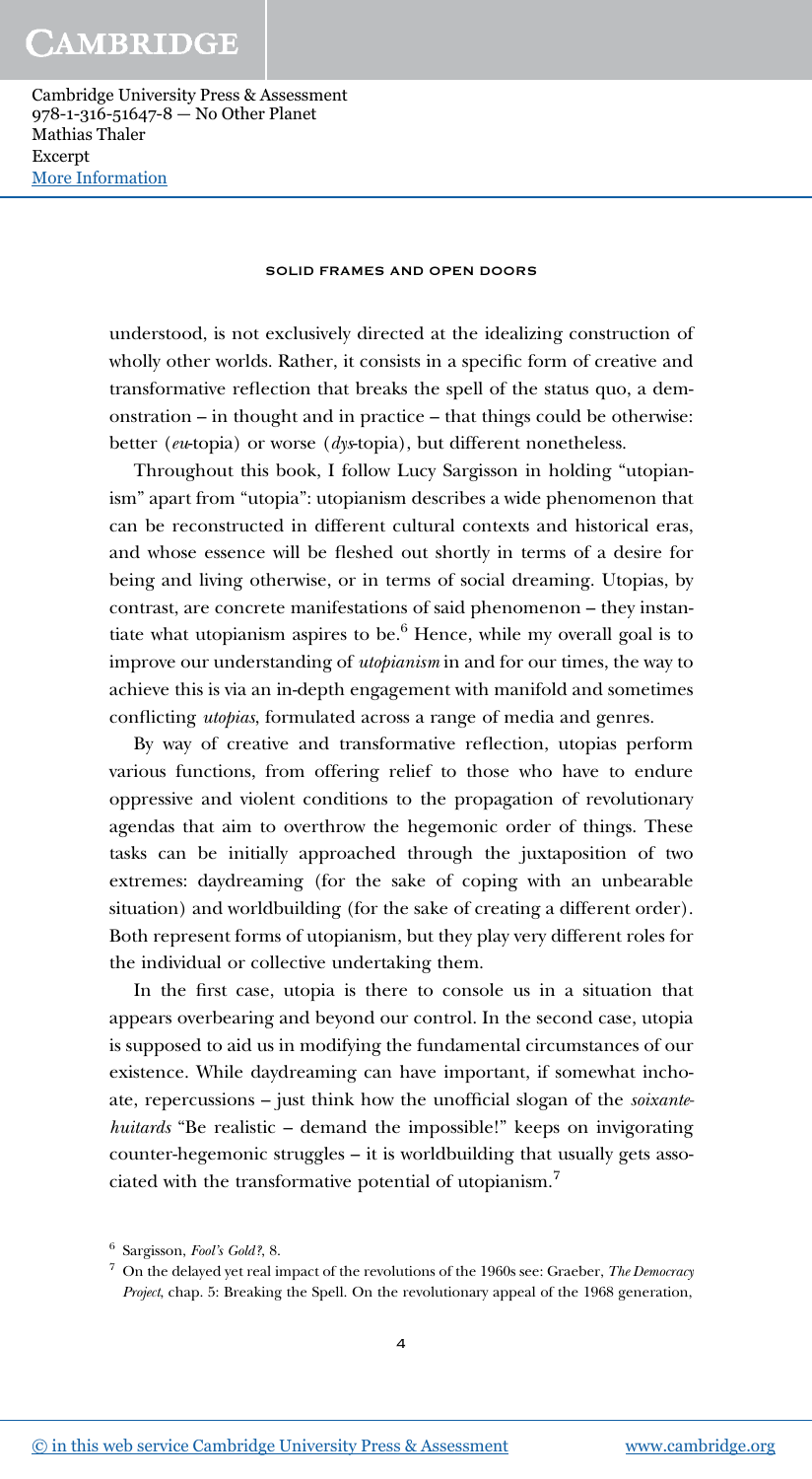#### SOLID FRAMES AND OPEN DOORS

In her recent work, Donna Haraway has uncovered the biggest impediment that any vindication of utopianism in and for our times faces: that of avoiding both the "position that the game is over, it's too late, there's no sense trying to make anything any better" and, on the other side, "the comic faith in technofixes." The still unexplored space between these two positions is where the most fruitful conversations around the future of our species, the Earth's biota and the planetary ecosphere are to be had. Only if we manage to liberate ourselves simultaneously from the incapacitating grip of ecological grief and from the delusional obsession with what I will later call "solutionism," can we grapple in earnest with the present moment.

Not everyone welcomes the resurgence of utopian thinking and acting, though. In fact, aversion to utopianism possesses an impressive pedigree in the history of political ideas. Traditionally, two objections have been levelled against it. The first accuses utopias of being useless, because the proverbial "castles in the sky" do not furnish us with protective shelter in the here and now. In this case, the charge entails that utopianism-as-daydreaming propagates nothing but wishful thinking. It ultimately collapses into escapism, dressed up in the shiny garb of sophisticated theory or high literature.

According to the second objection, utopias are not merely impractical but dangerous, for they frequently become, perhaps even against the best intentions of their creators, vehicles for domination. Here, the future fabricated by utopianism-as-worldbuilding is condemned as a manipulative smokescreen, rendering invisible the many sacrifices that would have to be made to reach the preferred ideal state.

Both of these criticisms will receive attention in Chapter 2, but note that they take off from diametrically opposed premises. In the first case, utopianism's problematic side is blamed on its presumed failure to come to terms with what Musil calls the "solid frame" of our shared reality. Daydreaming can become harmful when it distracts us from what should

and its continuing relevance for political theory, see: Rossi, "Being Realistic and Demanding the Impossible."

<sup>8</sup> Haraway, *Staying with the Trouble*, 3.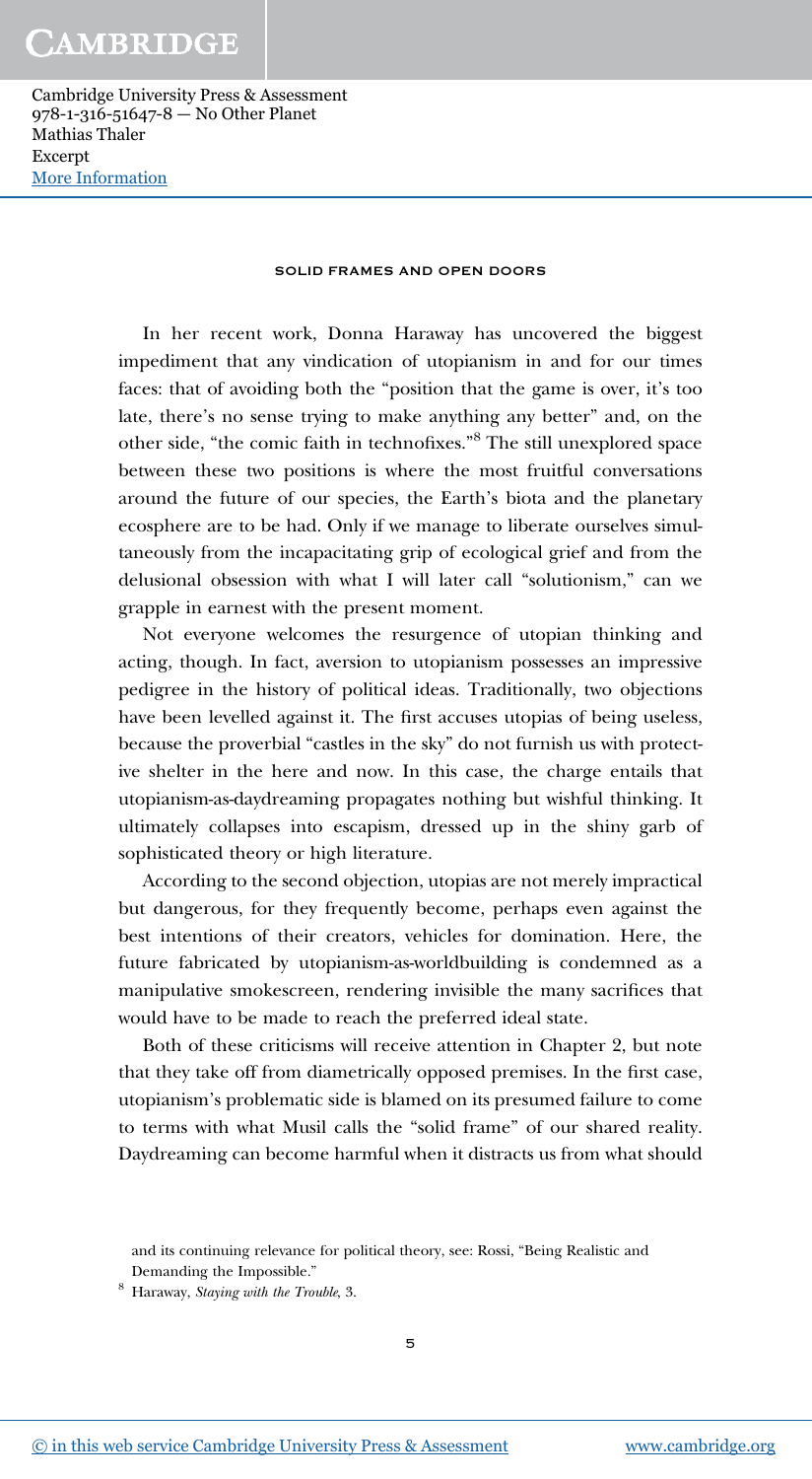#### SOLID FRAMES AND OPEN DOORS

matter most – remedying the dire situation we currently find ourselves in.

In the second case, the concern is, by contrast, that utopianism can have profoundly negative consequences, precisely because people might actually want to create the alternative world that a specific utopian vision conjures. The perniciousness of worldbuilding, on this account, stems from its propensity to seduce an audience into believing in utopia's realizability. In this view, Musil's "open door" is nothing but a trap.

The ambition behind this book is to respond to these criticisms and to rehabilitate utopia's potential for our times. Put simply, my rejoinder to the challenges of utopianism-as-daydreaming and utopianism-as-worldbuilding is not so much that they completely miss the point – there is an important truth to these worries that should not be ignored – but rather, that they overemphasize the risks and dangers of utopianism while discounting its tremendous benefits. The crux of my argument is therefore that we urgently require utopias to identify ways out of our current predicament, the ongoing ecological crisis; yet, at the same time, we also need to comprehend which utopias will be useful for engaging the imagination in productive ways, and which utopias might lead us astray.<sup>9</sup>

Accordingly, the project I pursue here delivers a systematic account of those utopias that assist us in dealing with real-world problems. These problems, I contend, are the result of an extraordinary dearth of genuine alternatives to the status quo. In addressing this lack, the book hopes to accomplish two objectives: to reconstruct the main eutopian and dystopian tendencies in contemporary discussions about climate change; and to provide orientation for our planetary future on the basis of which a political theory of radical transformation – avoiding both fatalism and wishful thinking – can emerge.

The remainder of this introduction lays the foundation for the more detailed analyses in the rest of the book by doing several things: first, I will elaborate on the wide-ranging concept of utopianism that undergirds my approach. In a second step, my goal is to say something more specific about the context in which I discuss contemporary

 $9$  Benjamin Kunkel thus seems right to suggest that today's existential choice is really between "utopia or bust." See: Kunkel, *Utopia or Bust*.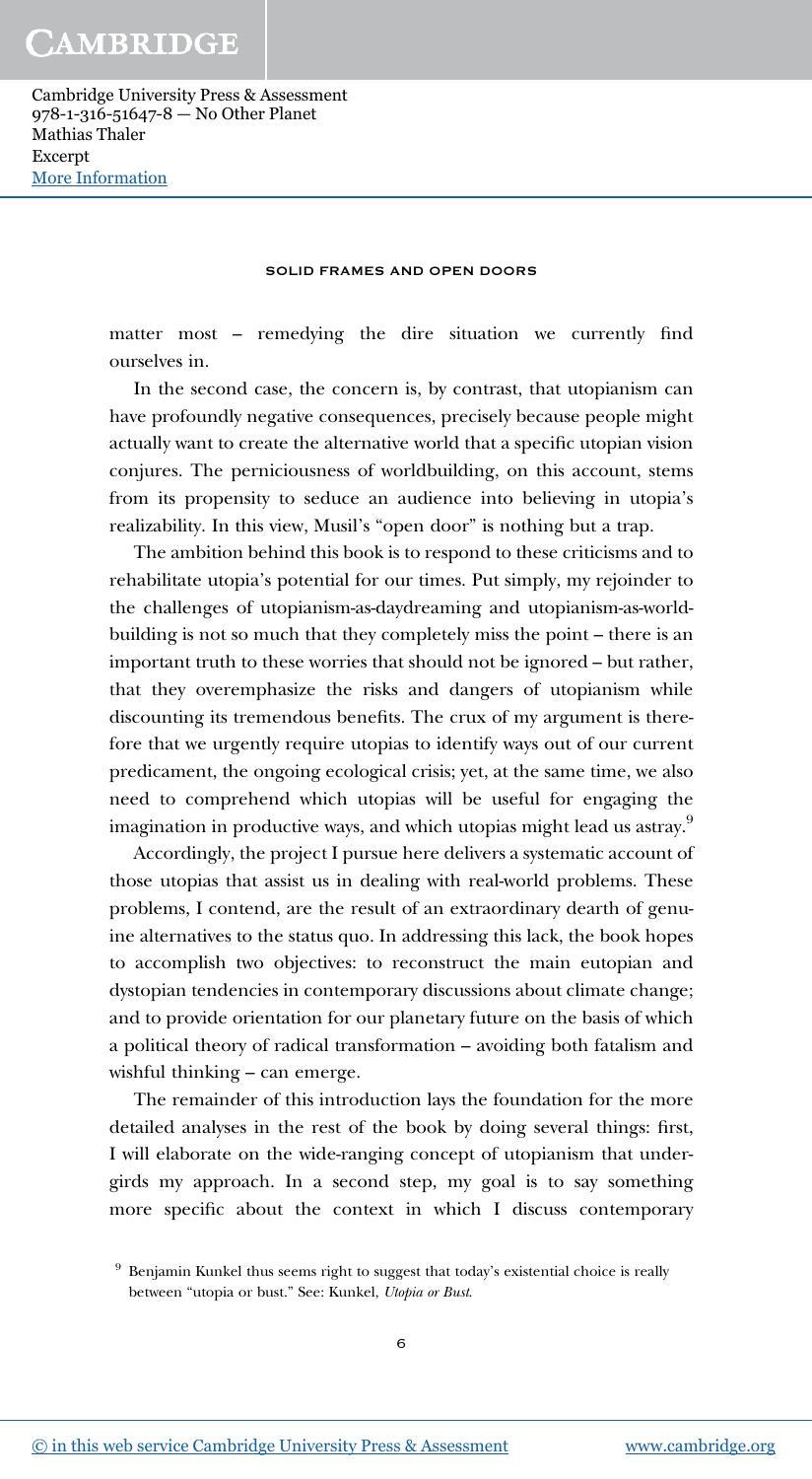#### 1.1 A PRIMER FOR STUDYING UTOPIAS

utopianism – ways of seeing a climate-changed world that are often associated with the Anthropocene. Third, I discuss the disciplinary perspectives that inform this scholarly project. The following section explains the book's methodological approach, by introducing two key terms for my case selection: constellation and plot line. In the fifth and final section, I provide a synopsis of the ensuing chapters.

#### **1.1 A PRIMER FOR STUDYING UTOPIAS**

In order to chart the space between defeatism and self-aggrandizement, we require a capacious framework that covers a great variety of utopias. Even though Chapter 2 will be devoted to examining this framework in more detail, this section includes a primer for how I propose to study utopias in the Anthropocene.

When approaching utopianism, we need to attend to at least three interrelated issues; first, the *dimensions* of utopianism: utopianism contains both  $eu$ -topian and  $dy$ s-topian elements.<sup>10</sup> This view contravenes everyday linguistic conventions whereby the word "utopian" is usually reserved for positive visions that are meant to be significantly better than the status quo. However, the advantage of zeroing in on both eutopian and dystopian theories and narratives is that this allows us to better grasp the varying roles that hope and fear play in utopias: they can mobilize people to fundamentally change their behaviour by widening their horizon of expectation; or they can constrain their freedom, by imprisoning them in fatalistic stories.

Second, the *sites* of utopianism: utopianism manifests in three domains, which shape one another – political and social theory; fictional narratives in various genres and media (novels, films, paintings and even music); and social movements and experiments in communal living.<sup>11</sup> It is a central claim of this book that a holistic account of utopianism cannot materialize unless we scrutinize the intersections between these

 $^{10}\,$  Although I employ a different terminology, this perspective resonates with Gregory Claeys' idea of a "composite definition" of utopianism. See: Claeys, "News from Somewhere."

<sup>&</sup>lt;sup>11</sup> For the *locus classicus* of this taxonomy, see: Sargent, "The Three Faces of Utopianism Revisited."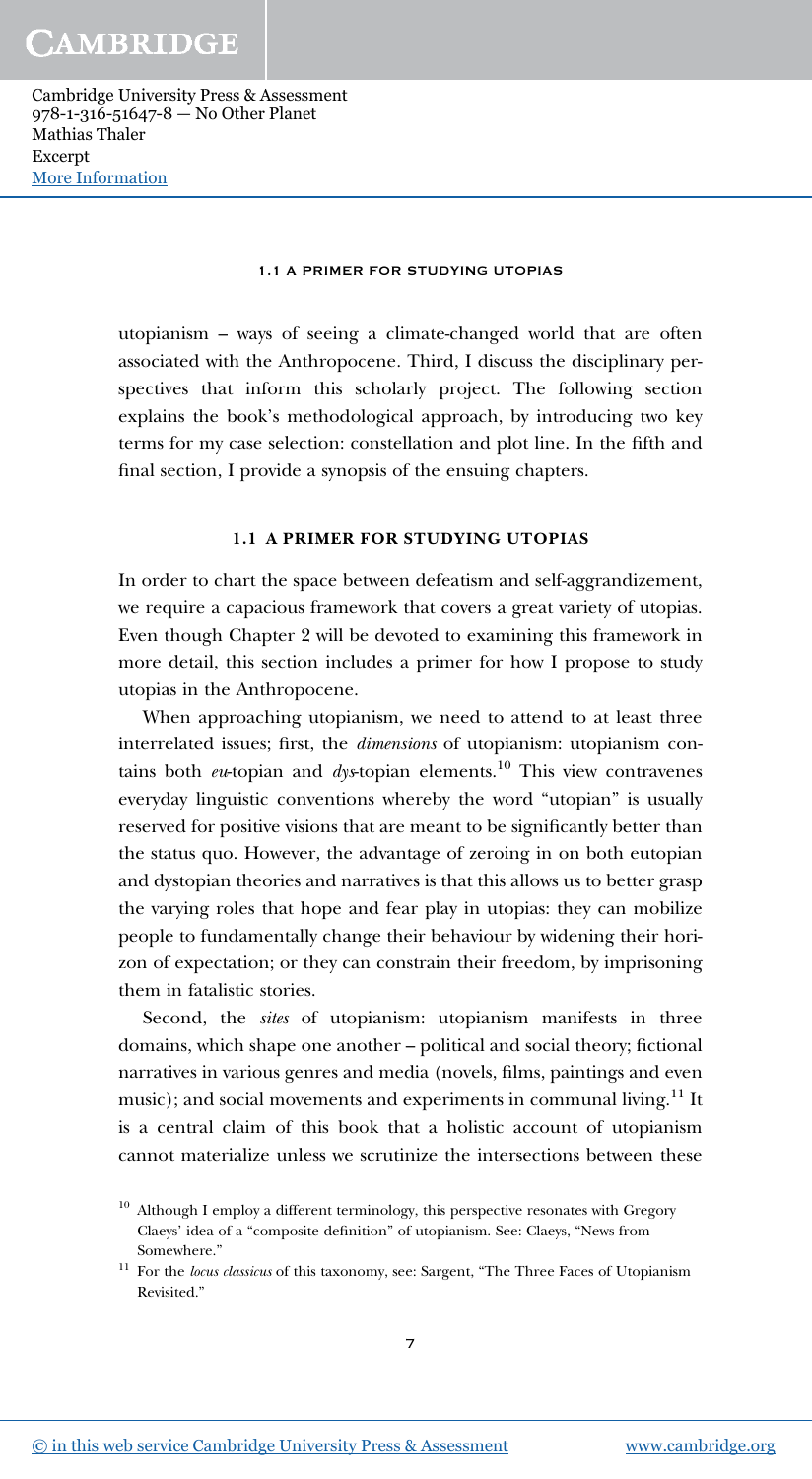#### SOLID FRAMES AND OPEN DOORS

three sites. We need to examine them in parallel and investigate where there are overlaps and divergences. The structure of this book reflects this insight by concentrating in particular on the storytelling and theorybuilding poles of utopianism.

Third, the *varieties* of utopianism: the utopian tradition is split between two rival strands – one that foregrounds the top–down construction of other worlds and one that conceives of utopian visions as more localized, modest, piecemeal interrogations of the hegemonic mainstream in society. Objections to utopianism often entail a critique of its tendency to generate static blueprints of the future. Human beings, the worry goes, are simply incapable of making systematic plans for transforming society as such. If they still try to do so, their wishes will inexorably pave the way for totalitarian domination, these critics deplore. Yet, once we envisage utopianism as internally varied and structurally ambiguous, the charge of utopianism's violent perfectionism becomes much less trenchant.

Based on this tripartite framework, I will argue that utopianism amounts to a flexible method, rather than the formulation of a fixed end goal, that can be applied to the anticipatory modelling of an uncertain and risky future. Where do the origins of this framework lie, given that up until recently utopianism seemed to be entirely discredited? The complex notion of utopianism springs from a rich discussion that emerged at a particular historical juncture. In the aftermath of the fall of communism, utopianism seemed to have been deposited on the ash heap of history. The triumphant victory of liberal democracy ostensibly signalled the end of history, to cite Francis Fukuyama's diagnosis.<sup>12</sup> In the New World Order, there would be no further appetite for utopias. The capitalist West appeared to have miraculously succeeded at what the most ambitious designs for a better future had only dreamed about: bringing into existence a global order where individuals could prosper in full liberty, without fear of oppression by the state. $^{13}$ 

<sup>12</sup> *The End of History and the Last Man*.

<sup>&</sup>lt;sup>13</sup> To be sure, I do not claim here that nobody pursued utopian ideas in the immediate aftermath of the Cold War. All I am suggesting is that the public mood after the demise of "actually existing socialism" was a decidedly anti-utopian one, due to the triumphalist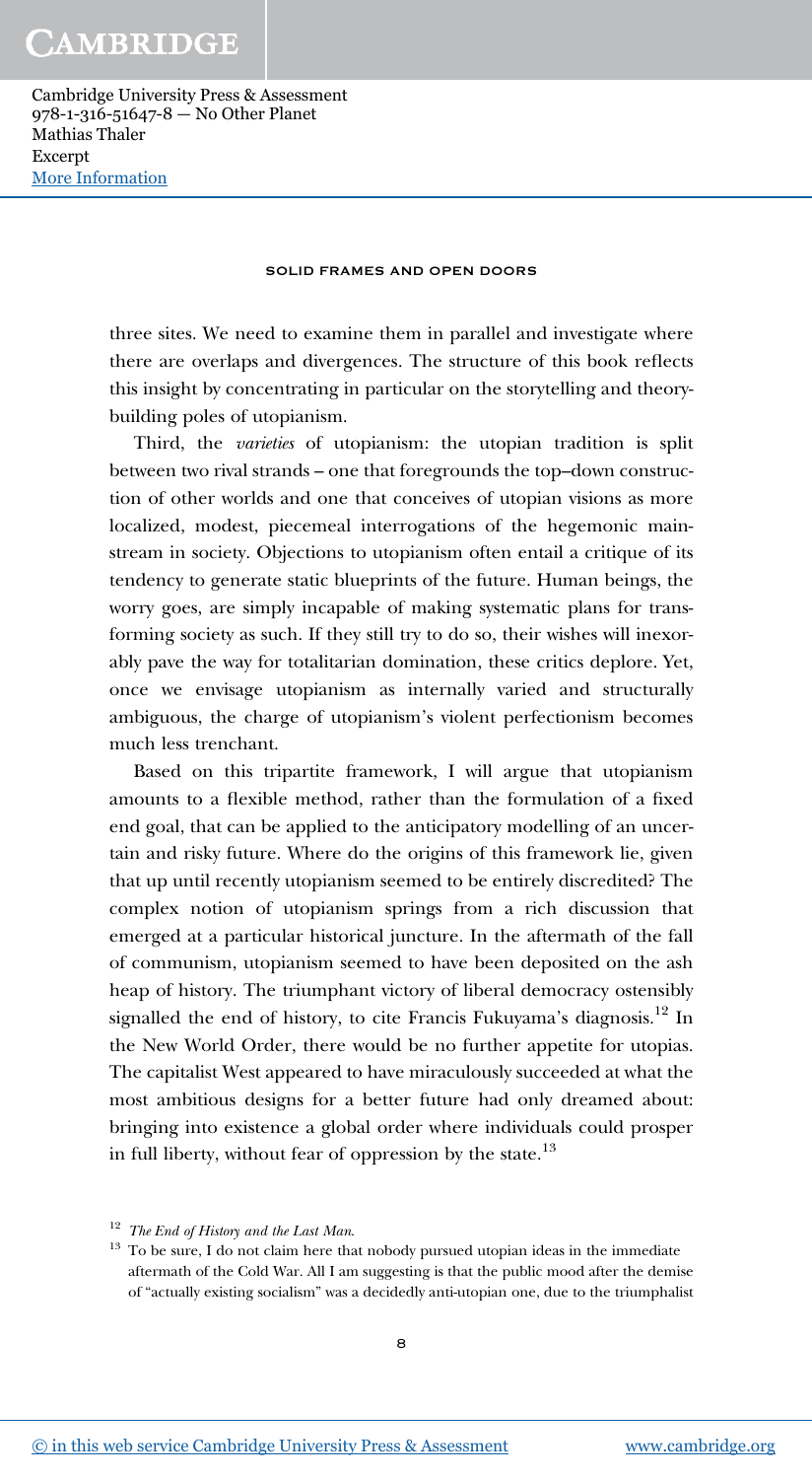#### 1.1 A PRIMER FOR STUDYING UTOPIAS

"Cold War liberals" – from Karl Popper to Isaiah Berlin, Judith Shklar and Leszek Kołakowski – had long warned that images of a better future would exert a detrimental impact on human freedom and societal pluralism. To hope too much, for instance by putting eschatological faith in a classless, egalitarian society, was condemned as the harbinger of extremism. The picturing of another world, just on the horizon and cleansed of all impurities, was so problematic, these commentators maintained, because it erased the inherently defective nature of human beings, perenially torn between impulses to do good and temptations to do bad. In promoting social and political arrangements that were ill fit for what Immanuel Kant described as "the crooked wood"<sup>14</sup> of humanity, utopian thinkers thus prepared the ground for widespread, eliminatory violence, unleashed by those who took it upon themselves to turn the perfect blueprint into harsh reality. A mature polity would be one, the Cold War liberals insisted, in which utopian impulses were either suppressed, circumscribed or transmuted into depoliticized aesthetics.

Over the past two decades, however, utopian thinking and acting has been resurrected from its temporary deathbed. This resurfacing can be observed in various social and cultural arenas. From global insurgencies against autocratic regimes to science fiction narratives, from radical pleas to transform the built environment to exhilarating experiments in communal living – today's public debate seems saturated with utopian ideas and practices. Just think of increasing enthusiasm around the World Social Forum, whose celebratory motto *Another World Is Possible* is unabashedly utopian.<sup>15</sup> This slogan points to the centrality of prefigurative forms of action and organization within the movement and beyond.<sup>16</sup> Put otherwise, since the goal of the alter-globalization camp is to demonstrate in practice that alternatives to the unjust status quo

<sup>15</sup> Santos, *The Rise of the Global Left*.

rhetoric employed by defenders of Western liberalism and capitalism. For an overview of recent writings on anti-utopianism see: Skrimshire, "What Is Anti-Utopianism?"

 $^{14}\,$  "Idea for a Universal History from a Cosmopolitan Perspective," 9.

<sup>16</sup> Maeckelbergh, "Doing Is Believing"; Raekstad and Gradin, *Prefigurative Politics*; Sande, "Fighting with Tools."